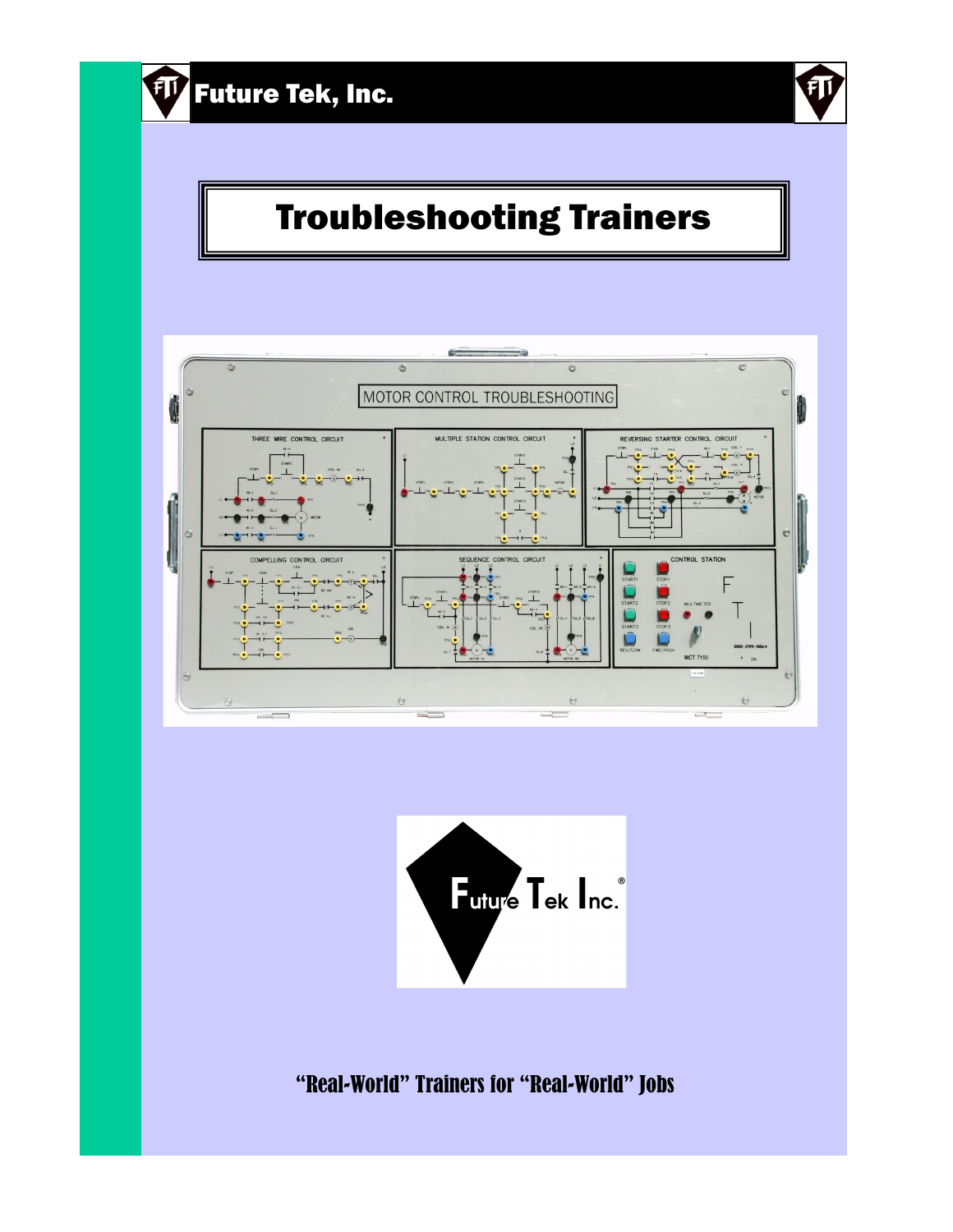*F* Future Tek, Inc. 1-888-299-0864

## **MODEL 7100 Motor Controls Troubleshooting Trainer**



### **AN INSTRUCTORS DREAM COME TRUE**

#### *TROUBLESHOOTING AT ITS BEST!*

- 152 "Real-World" Troubleshooting Problems and Solutions
- Voltage and Resistance Measurements required to resolve faults
- Detailed individual student reports provide documentation required for accreditation (Lab documentation is essential for
- instructors)
- This versatile trainer meets secondary, post-secondary, and industrial curriculum requirements
- Students and instructors love the challenges that this trainer offers
- The ICST 7100 makes Troubleshooting Labs quick and easy for the instructor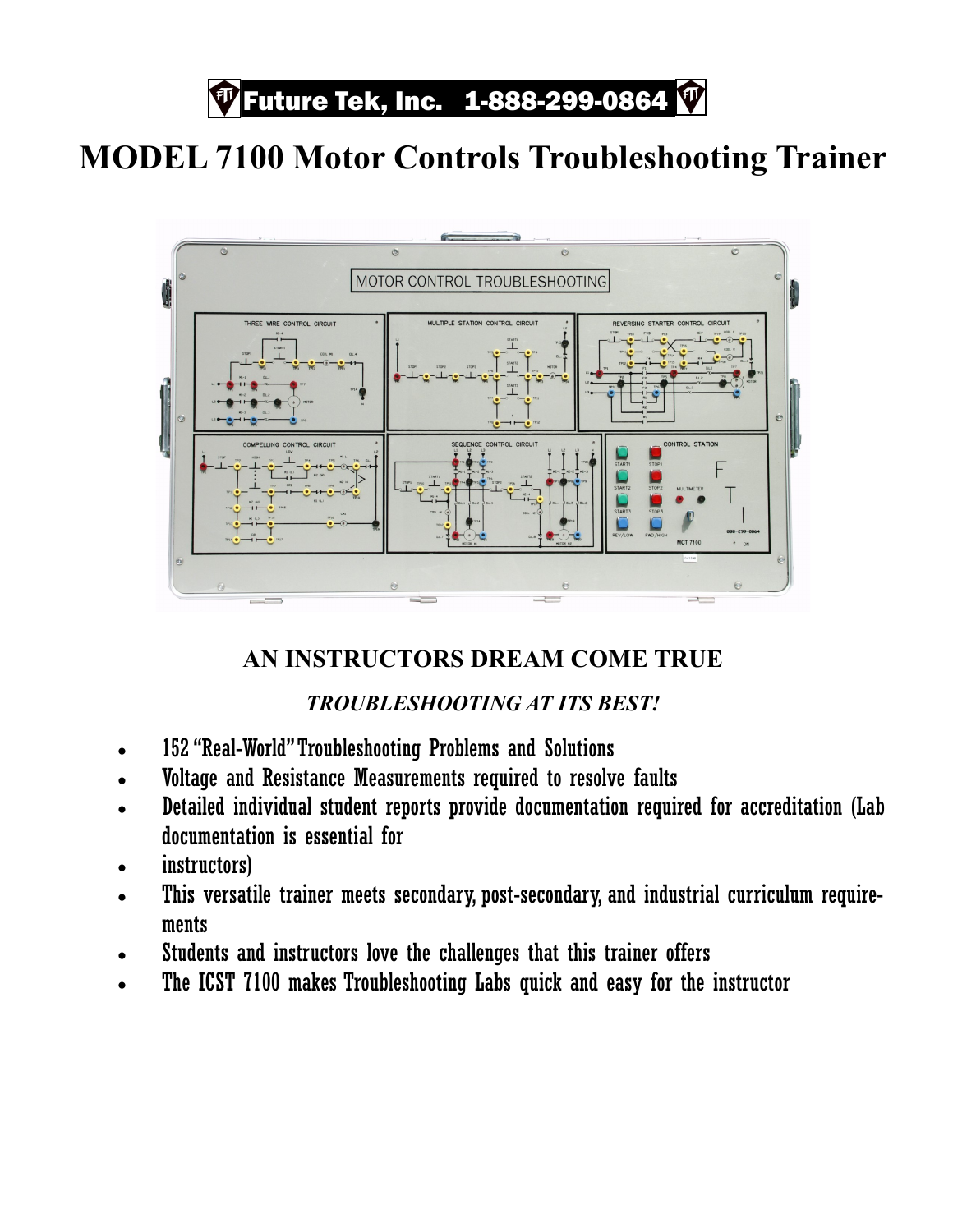

#### • **152 "Real-World" Troubleshooting Problems and Solutions**

This 7100 ICST Trainer is based on a computer model of the five most common industrial motor control circuits. Each circuit has test points to check voltage and resistance. The LEDs on each circuit will illuminate indicating which particular device is energized. There are eight pushbutton switches located on the ICST 7100 panel. These serve as the control switches for each circuit. The 152 faults are as real as it gets. For example, if the coil M1 is shorted it will take out the control voltage. If the student just resets the breaker without changing out the bad coil, it will trip the breaker again. The student most ohm out the M1 coil to see if it is bad, and then replace it. After the student has fixed all problems he/she will check to see if the circuit is working properly, then go on to the next fault.

#### • **Voltage and Resistance Measurements required to resolve faults**

To measure voltage or resistance, simply place the test leads in two of the test point banana jacks. Either voltage or resistance values will appear on the screen depending on which mode the multi-meter is in. The student must troubleshoot the active circuit by taking voltage and resistance measurements on the panel. The Green tests points represent the location of the meter leads on the ICST 7100 trainer.

This trainer has single phase control, and 3 phase power circuits.

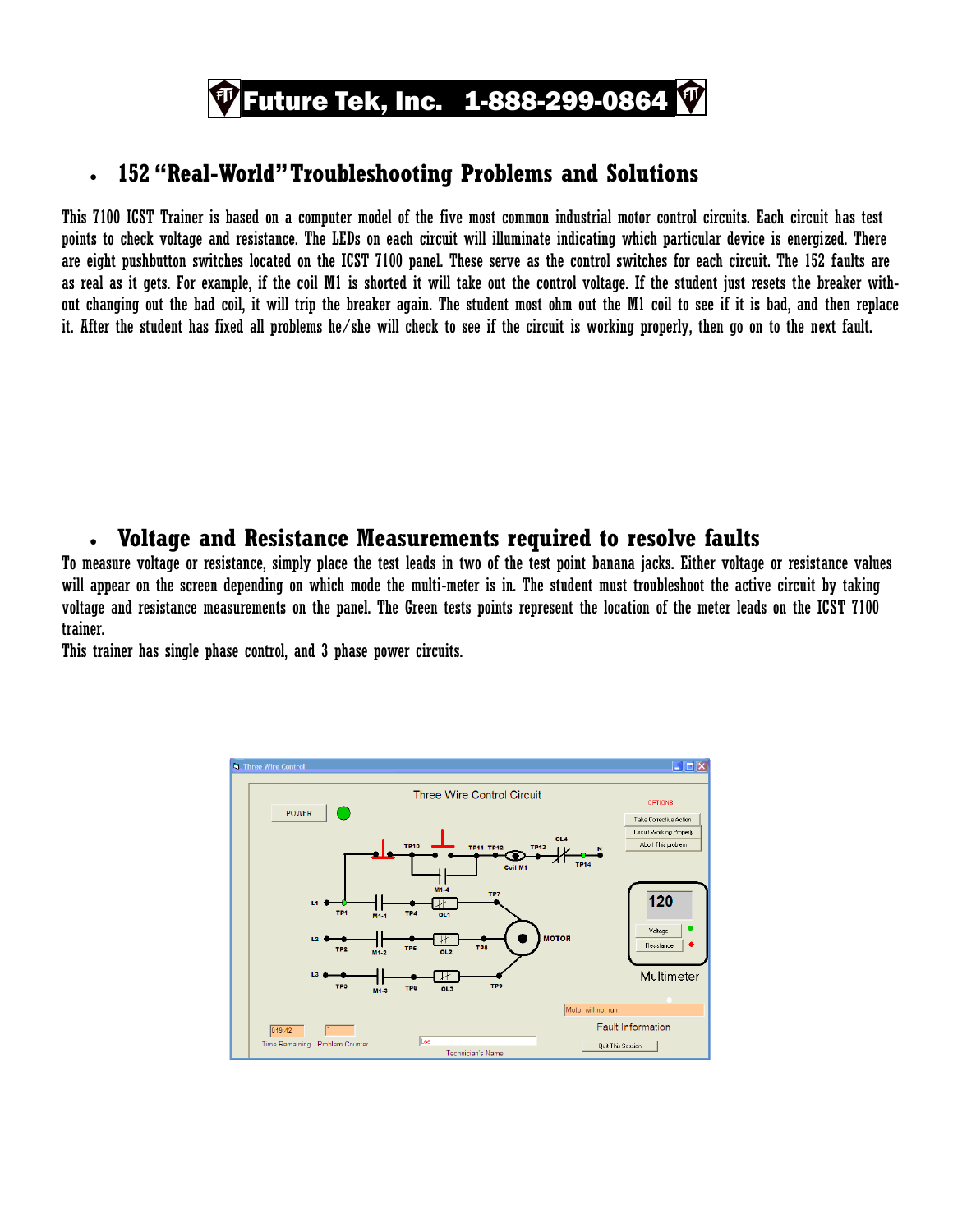## $\Psi$  Future Tek, Inc.  $\:$  1-888-299-0864

#### • **Detailed individual student reports provide documentation required for accreditation (Lab documentation is essential for instructors)**

The ICST 7100 Detailed Report is A MUST FOR INSTRUCTORS!

It records each fault, voltage check, resistance check, the time required, and components replaced by each student. This allows the instructor to identify areas requiring additional training.

The ICST 7100 makes Troubleshooting Labs quick and easy for the instructor by producing a Detail Report on each individual student, this documentation is required for curriculum and accreditation.

It is used in industry to test new employees in the electrical field, and update existing technicians.

| <b>N. Detail Report</b>                               |                                             |    |      |                        |             |                       |  |
|-------------------------------------------------------|---------------------------------------------|----|------|------------------------|-------------|-----------------------|--|
| Options                                               |                                             |    |      |                        |             |                       |  |
| 1/6/2008                                              | Detailed Report                             |    |      | Student ID 123-45-6789 |             |                       |  |
| Lee Trent:                                            | Session Type troubleshoot                   |    |      |                        |             |                       |  |
| <b>Fault Description</b>                              | Volt meas Res Meas, time comp. rep. correct |    |      |                        |             | comment               |  |
| [32] -- Motor shorted Out                             | 3                                           | 10 | 12.3 | з                      | lves        | Multimeter Blown      |  |
| [34] -- Open Between Stop Pushbuttons and PLC Input 1 |                                             |    | 1.1  |                        | <b>lves</b> | <b>Excellent work</b> |  |
| (30) -- H2 Open                                       | 122                                         | 10 | 1.2  |                        | lyes.       | <b>Excellent work</b> |  |

The Troubleshooting sessions time may be adjusted.

| <b>N. Session Time Selection</b>                                            | $\blacksquare$ $\blacksquare$ $\times$                                       |  |  |  |  |
|-----------------------------------------------------------------------------|------------------------------------------------------------------------------|--|--|--|--|
| Select Session Time (min)                                                   |                                                                              |  |  |  |  |
| 5<br>$-10$<br>15<br>20<br>125<br>30<br>135<br>40<br>45<br>50<br>55<br>$-60$ | 65<br>70<br>75<br>80<br>85<br>90<br>95<br>100<br>105<br>110<br>115<br>$-120$ |  |  |  |  |
| <b>ACCEPT</b>                                                               | <b>RETURN</b>                                                                |  |  |  |  |
|                                                                             |                                                                              |  |  |  |  |

- **This versatile trainer meets secondary, post-secondary, and industrial curriculum requirements**
- **Students and instructors love the challenges that this trainer offers**
- **The ICST 7100 makes Troubleshooting Labs quick and easy for the instructor**

The ICST 7100 is a very versatile troubleshooting trainer that meets most all secondary, post-secondary, and industrial requirements. This trainer challenges the students keeping them motivated and interested in learning. It can be applied to introductory or advanced motor control sessions. The trainer will demonstrate the operation of control circuits and 3 phase power circuits. Fault selection may be performed Randomly, or by utilizing a Fault Table.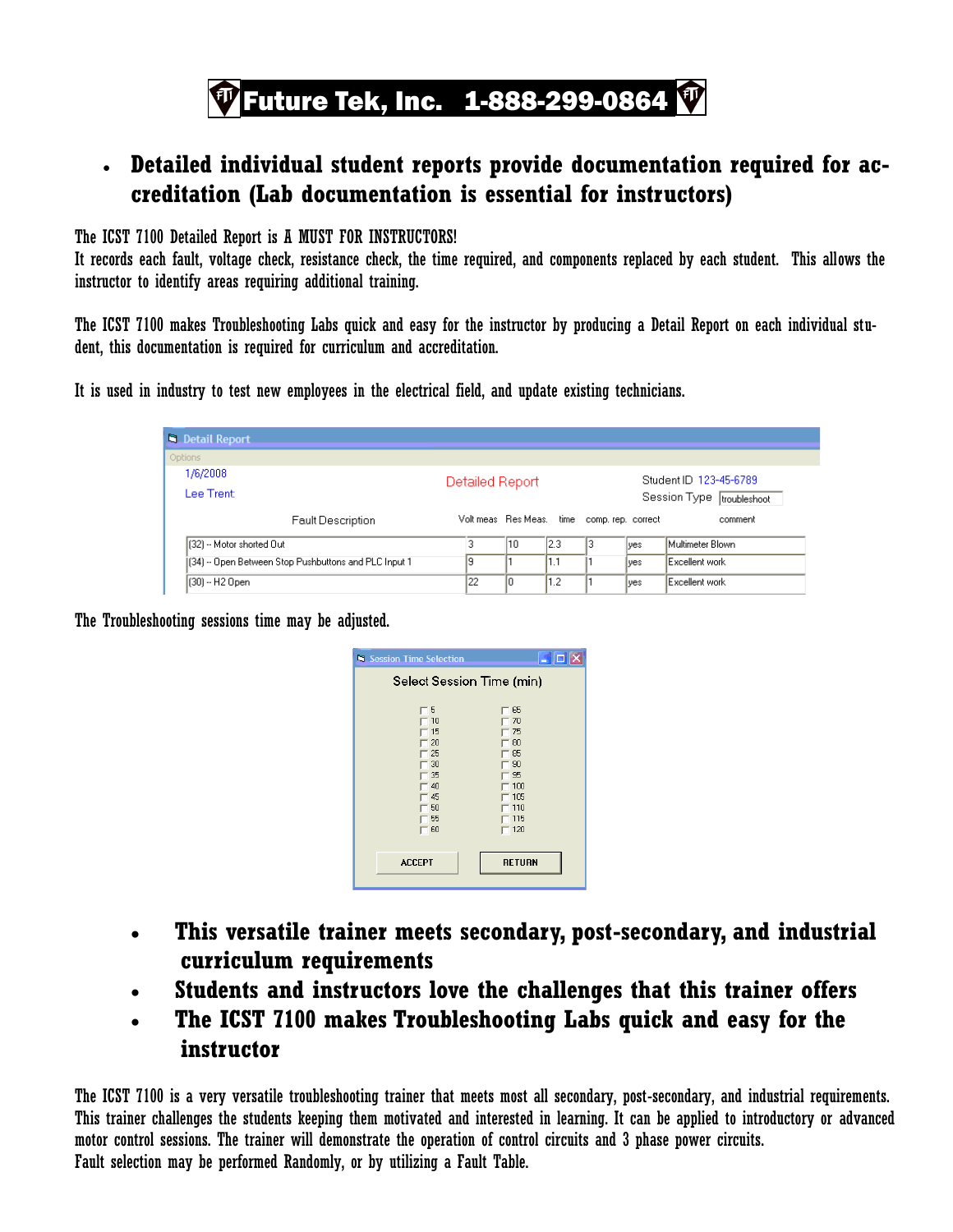

If Random is selected six choices will appear. The instructor can select one of the five circuits or all circuits. In the Random mode, the software will randomly select the faults until the time runs out.

If the Fault Table is selected, the Fault Selection Table appears for all circuits. The instructor can select up to 25 faults in each circuit or 25 faults in all circuits.

Powered by computers USB port only.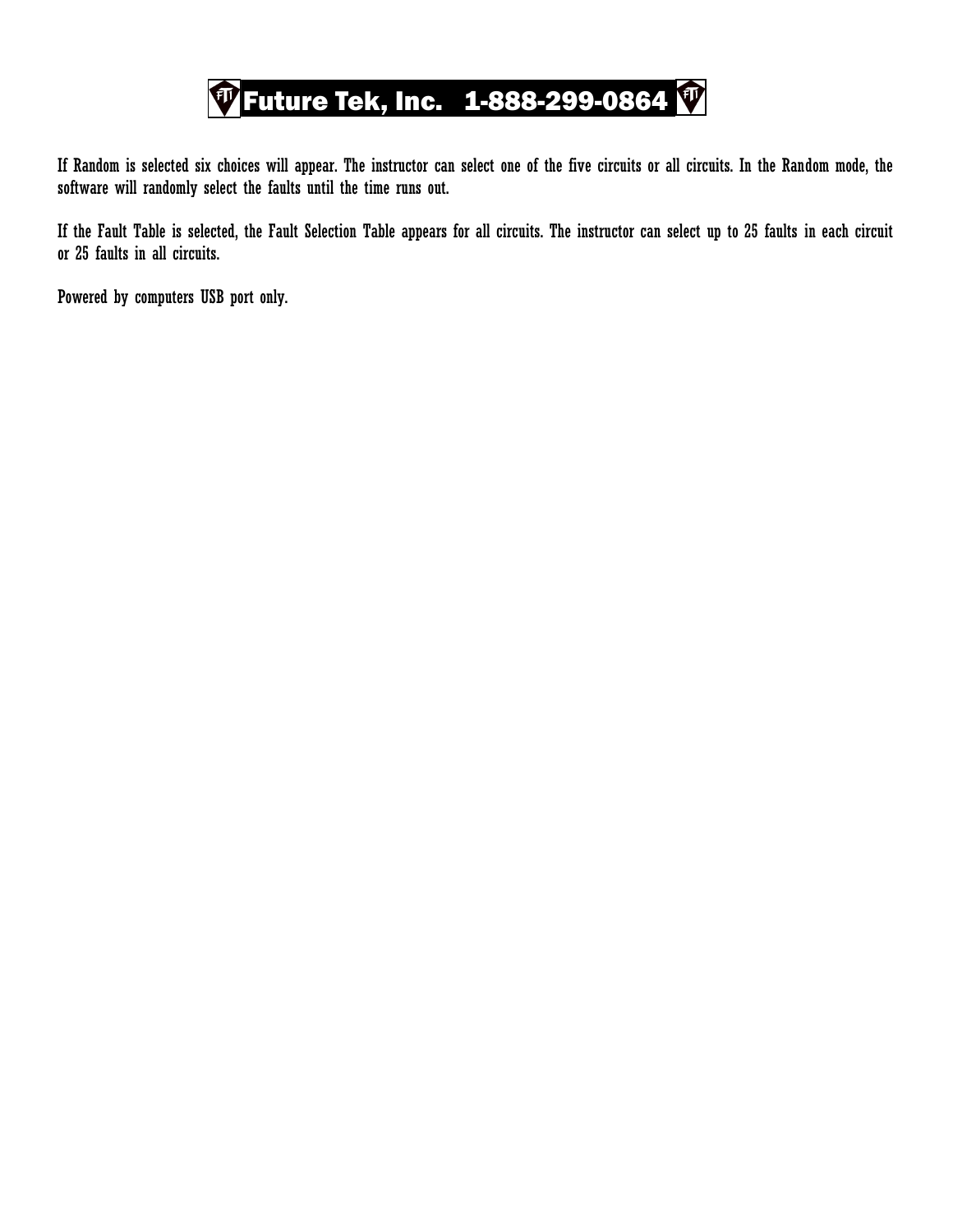# $\Pi$  Future Tek, Inc. 1-888-299-0864

### **MODEL 7100-P1 Motor Controls/PLC Troubleshooting Trainer**



- **51 Interactive Real World Faults**
- **Random Fault Generation or Instructor Selected Faults**
- **Voltage and Resistance Measurements**
- 

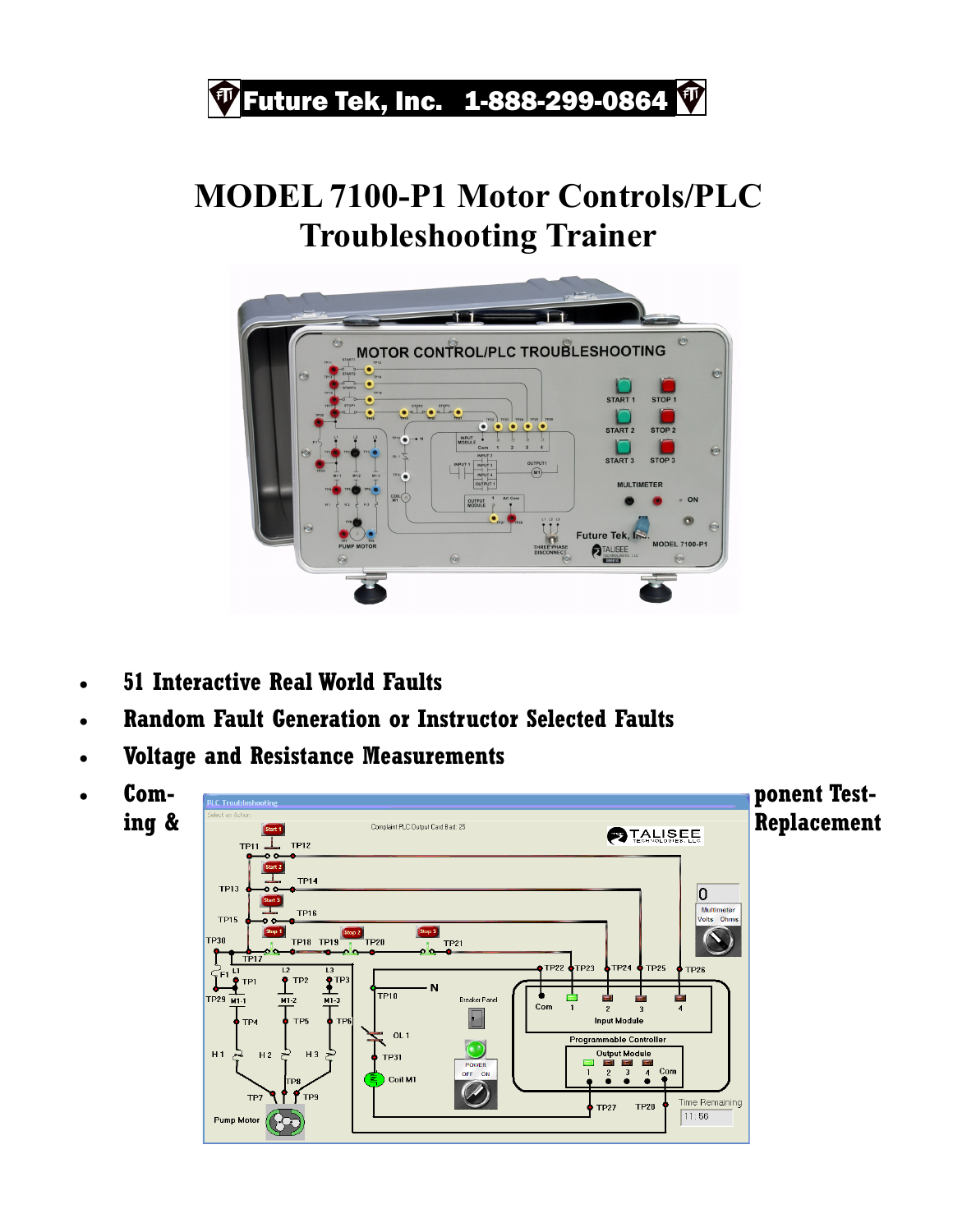### **Future Tek, Inc.**  $1-888-299-0864$

#### Input 2 Input  $3$ 卝 Outnut 1 Input 4 Input 1 ╢┟ ╢  $\bullet$  . Output 1 Circuit

#### **View Active Ladder Logic To Make Troubleshooting Easy**

| <b>51 Faults</b>                       | <b>No Fault Switches</b>                    |
|----------------------------------------|---------------------------------------------|
| <b>Improves Troubleshooting Skills</b> | <b>Computer Emulates Each Circuit</b>       |
| <b>Computer Records All Actions</b>    | <b>Evaluates Troubleshooting Logic</b>      |
| Tutorial Mode of Operation             | <b>Generates Progress Report</b>            |
| <b>Practical Job Format</b>            | <b>Instructor Generated Faults</b>          |
| <b>Computer Generated Faults</b>       | <b>Computer Interactive Troubleshooting</b> |

- **Computer Emulates Voltage and Resistance Measurements**
- **Real World Feed Through Voltages and Resistances**
- **A Great Tool for an Instructor to Start Teaching & Testing Troubleshooting**
- **Student Can't Check Resistance or Change Component With Voltage On**